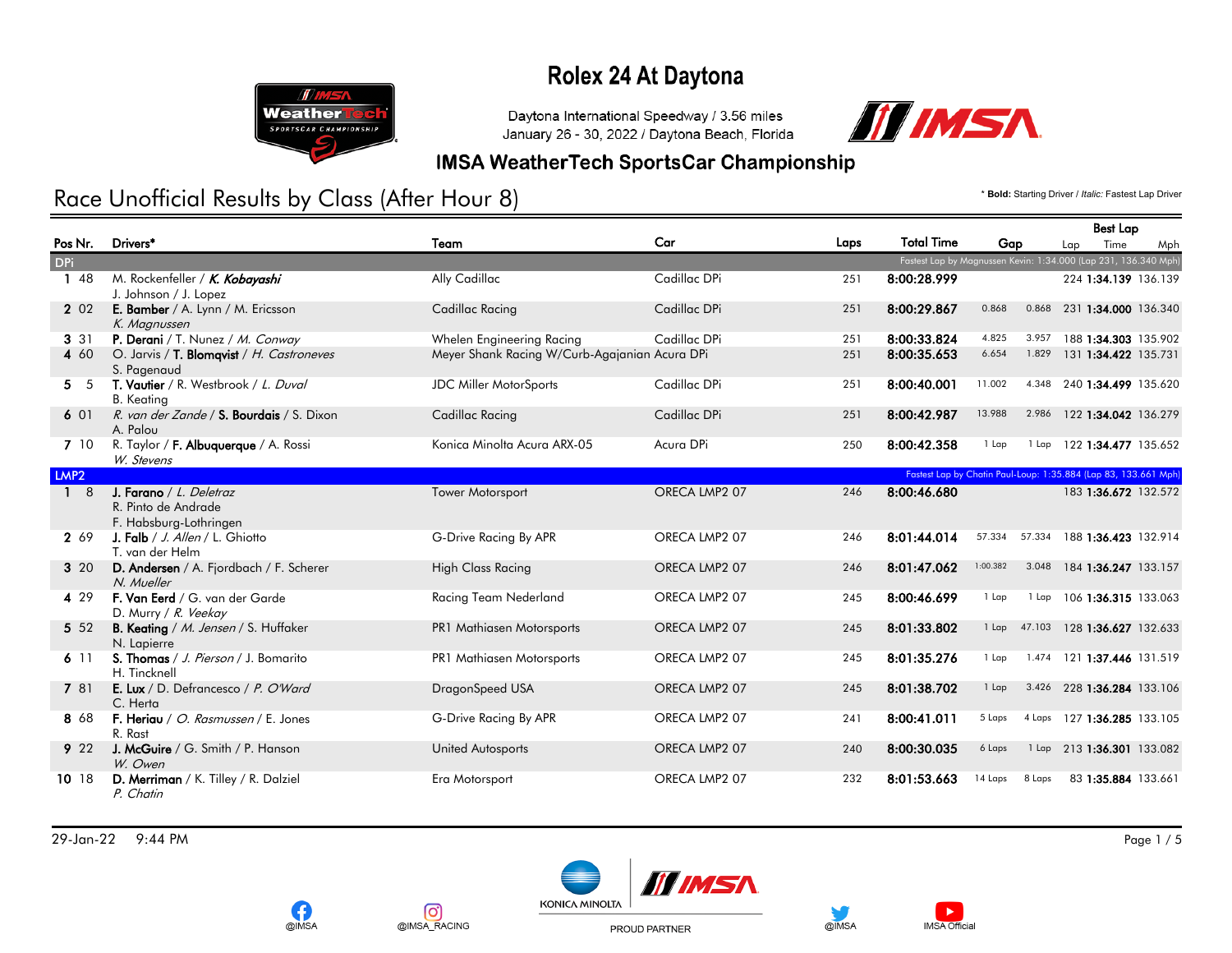

Daytona International Speedway / 3.56 miles January 26 - 30, 2022 / Daytona Beach, Florida



#### **IMSA WeatherTech SportsCar Championship**

## Race Unofficial Results by Class (After Hour 8) **Access 2018** The Control of the Starting Driver / *Italic: Fastest Lap Driver*

|         |                                                                  |                              |                |      |                   |                     | <b>Best Lap</b>                                              |     |
|---------|------------------------------------------------------------------|------------------------------|----------------|------|-------------------|---------------------|--------------------------------------------------------------|-----|
| Pos Nr. | Drivers <sup>*</sup>                                             | Team                         | Car            | Laps | <b>Total Time</b> | Gap                 | Time<br>Lap                                                  | Mph |
| LMP3    |                                                                  |                              |                |      |                   |                     | Fastest Lap by Fraga Felipe: 1:42.927 (Lap 178, 124.515 Mph) |     |
| 1 74    | <b>G. Robinson</b> / F. Fraga / K. van Berlo<br>M. Cooper        | <b>Riley Motorsports</b>     | Ligier JS P320 | 237  | 8:01:32.269       |                     | 178 1:42.927 124.515                                         |     |
| 2 54    | <b>J. Bennett</b> / $C.$ <i>Braun</i> / $G.$ Kurtz<br>N. Jonsson | <b>CORE Autosport</b>        | Ligier JS P320 | 237  | 8:01:44.242       | 11.973<br>11.973    | 178 1:43.393 123.954                                         |     |
| 3 3 3   | J. Barbosa / M. Jakobsen / S. Priaulx<br>L. Willsey              | Sean Creech Motorsport       | Ligier JS P320 | 236  | 8:01:18.611       | $1$ Lap<br>$1$ Lap  | 179 1:43.282 124.087                                         |     |
| 4 13    | O. Fidani / K. Wittmer / L. Kern / M. Bell                       | <b>AWA</b>                   | Duqueine D08   | 234  | 8:01:34.192       | 3 Laps<br>2 Laps    | 118 1:43.149 124.247                                         |     |
| 5 26    | N. Siegel / C. Shields / C. Crews<br>U. de Wilde                 | Muehlner Motorsports America | Duqueine D08   | 233  | 7:57:44.203       | 4 Laps<br>$1$ Lap   | 124 1:43.629 123.672                                         |     |
| 638     | D. Goldburg / H. Abe / G. Grist<br>N. Pino                       | Performance Tech Motorsports | Ligier JS P320 | 232  | 7:54:34.751       | 5 Laps<br>1 Lap     | 154 1:44.503 122.637                                         |     |
| 7 36    | J. Andretti / J. Burdon / R. Lindh<br>G. Chaves                  | Andretti Autosport           | Ligier JS P320 | 231  | 8:01:38.228       | 6 Laps<br>$1$ Lap   | 128 1:43.198 124.188                                         |     |
| 8 7     | M. Kvamme / A. McCusker / T. Estep<br>A. Doguin                  | Forty7 Motorsports           | Duqueine D08   | 222  | 8:01:56.878       | 15 Laps<br>9 Laps   | 197 1:43.972 123.264                                         |     |
| 96      | <b>E. Castro</b> / <i>M. Kranz</i> / A. Ori / J. Miller          | Muehlner Motorsports America | Duqueine D08   | 131  | 8:01:38.492       | 106 Laps<br>91 Laps | 117 1:43.278 124.092                                         |     |







PROUD PARTNER



 $\blacktriangleright$ 

**IMSA Official**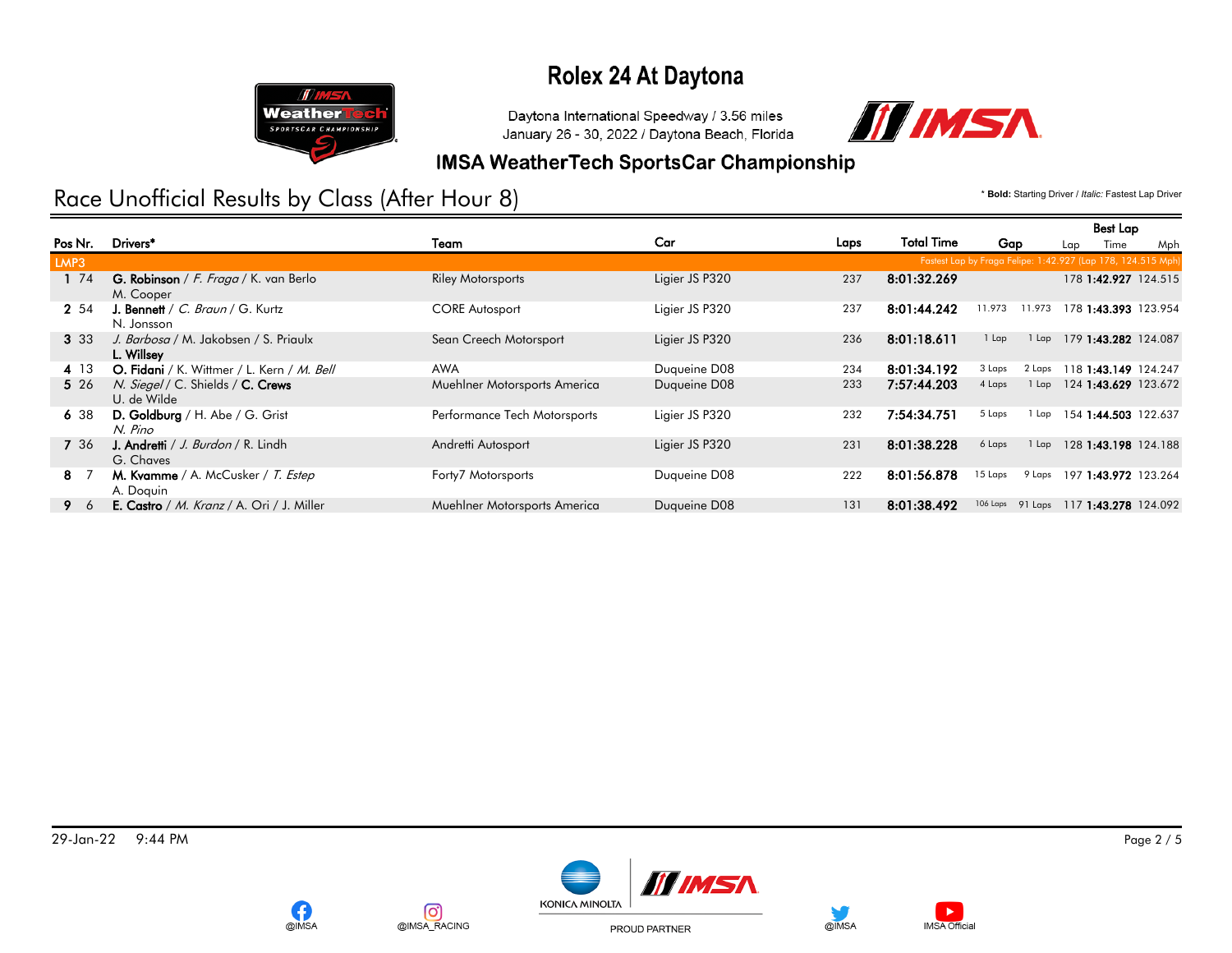

Daytona International Speedway / 3.56 miles January 26 - 30, 2022 / Daytona Beach, Florida



#### **IMSA WeatherTech SportsCar Championship**

## Race Unofficial Results by Class (After Hour 8) **Access 2018** The Control of the Starting Driver / *Italic: Fastest Lap Driver*

|                  |                                                                      |                          |                             |      |                   |                                                                 | <b>Best Lap</b>      |     |
|------------------|----------------------------------------------------------------------|--------------------------|-----------------------------|------|-------------------|-----------------------------------------------------------------|----------------------|-----|
| Pos Nr.          | Drivers*                                                             | Team                     | Car                         | Laps | <b>Total Time</b> | Gap                                                             | Time<br>Lap          | Mph |
| <b>GTDPRO</b>    |                                                                      |                          |                             |      |                   | Fastest Lap by Hawksworth Jack: 1:45.120 (Lap 137, 121.918 Mph) |                      |     |
| $1\overline{62}$ | A. Pier Guidi / J. Calado / D. Serra<br>D. Rigon                     | Risi Competizione        | Ferrari 488 GT3             | 235  | 8:01:21.524       |                                                                 | 104 1:45.239 121.780 |     |
| $2 \quad 2$      | L. Vanthoor / <b>P. Pilet</b> / D. Olsen<br>A. Imperatori            | <b>KCMG</b>              | Porsche 911 GT3R            | 235  | 8:01:27.171       | 5.647<br>5.647                                                  | 213 1:45.752 121.189 |     |
| $3 \overline{9}$ | M. Campbell / M. Jaminet / F. Nasr                                   | <b>Pfaff Motorsports</b> | Porsche 911 GT3R            | 235  | 8:01:45.479       | 18.308<br>23.955                                                | 125 1:45.917 121.000 |     |
| $4 \quad 3$      | A. Garcia / J. Taylor / N. Catsburg                                  | Corvette Racing          | Chevrolet Corvette C8.R GTD | 235  | 8:01:57.722       | 36.198<br>12.243                                                | 226 1:46.156 120.728 |     |
| 5 15             | D. Mueller / P. Assenheimer / A. Cindric                             | Proton USA               | Mercedes-AMG GT3            | 235  | 8:02:04.543       | 43.019<br>6.821                                                 | 127 1:45.763 121.176 |     |
| 625              | C. De Phillippi / J. Edwards / A. Farfus<br>J. Krohn                 | <b>BMW M Team RLL</b>    | BMW M4 GT3                  | 234  | 8:00:51.416       | 1 Lap<br>1 Lap                                                  | 146 1:46.897 119.891 |     |
| 7 97             | C. MacNeil / D. Juncadella / M. Engel<br>J. Gounon                   | WeatherTech Racing       | Mercedes-AMG GT3            | 234  | 8:01:54.562       | 1:03.146<br>1 Lap                                               | 126 1:45.901 121.018 |     |
| 8 14             | J. Hawksworth / <b>B. Barnicoat</b><br>K. Kirkwood                   | VasserSullivan           | Lexus RC F GT3              | 233  | 8:00:34.688       | 2 Laps<br>1 Lap                                                 | 137 1:45.120 121.918 |     |
| 9 63             | R. Ineichen / <b>M. Mapelli</b> / A. Caldarelli<br>M. Bortolotti     | TR3 Racing               | Lamborghini Huracan GT3     | 233  | 8:01:48.585       | 1:13.897<br>2 Laps                                              | 220 1:45.885 121.037 |     |
| $10^{24}$        | P. Eng / M. Wittmann / N. Yelloly<br>S. van der Linde                | <b>BMW M Team RLL</b>    | BMW M4 GT3                  | 198  | 8:02:03.689       | 37 Laps 35 Laps 155 1:47.244 119.503                            |                      |     |
| 11 79            | C. MacNeil / <b><i>J. Andlauer</i></b> / M. Cairoli<br>A. Picariello | WeatherTech Racing       | Porsche 911 GT3R            | 196  | 8:00:31.283       | 39 Laps<br>2 Laps                                               | 3 1:45.722 121.223   |     |
| $12 \quad 4$     | T. Milner / N. Tandy / M. Sorensen                                   | Corvette Racing          | Chevrolet Corvette C8.R GTD | 194  | 6:36:14.091       | 2 Laps<br>41 Laps                                               | 179 1:46.148 120.737 |     |
| 13 23            | R. Gunn / A. Riberas / M. Martin                                     | Heart of Racing Team     | Aston Martin Vantage GT3    | 103  | 3:31:18.698       | Not Running                                                     | 37 1:45.937 120.977  |     |

29-Jan-22 9:44 PM Page 3 / 5



 $\blacktriangleright$ 

**IMSA Official** 









PROUD PARTNER

@IMSA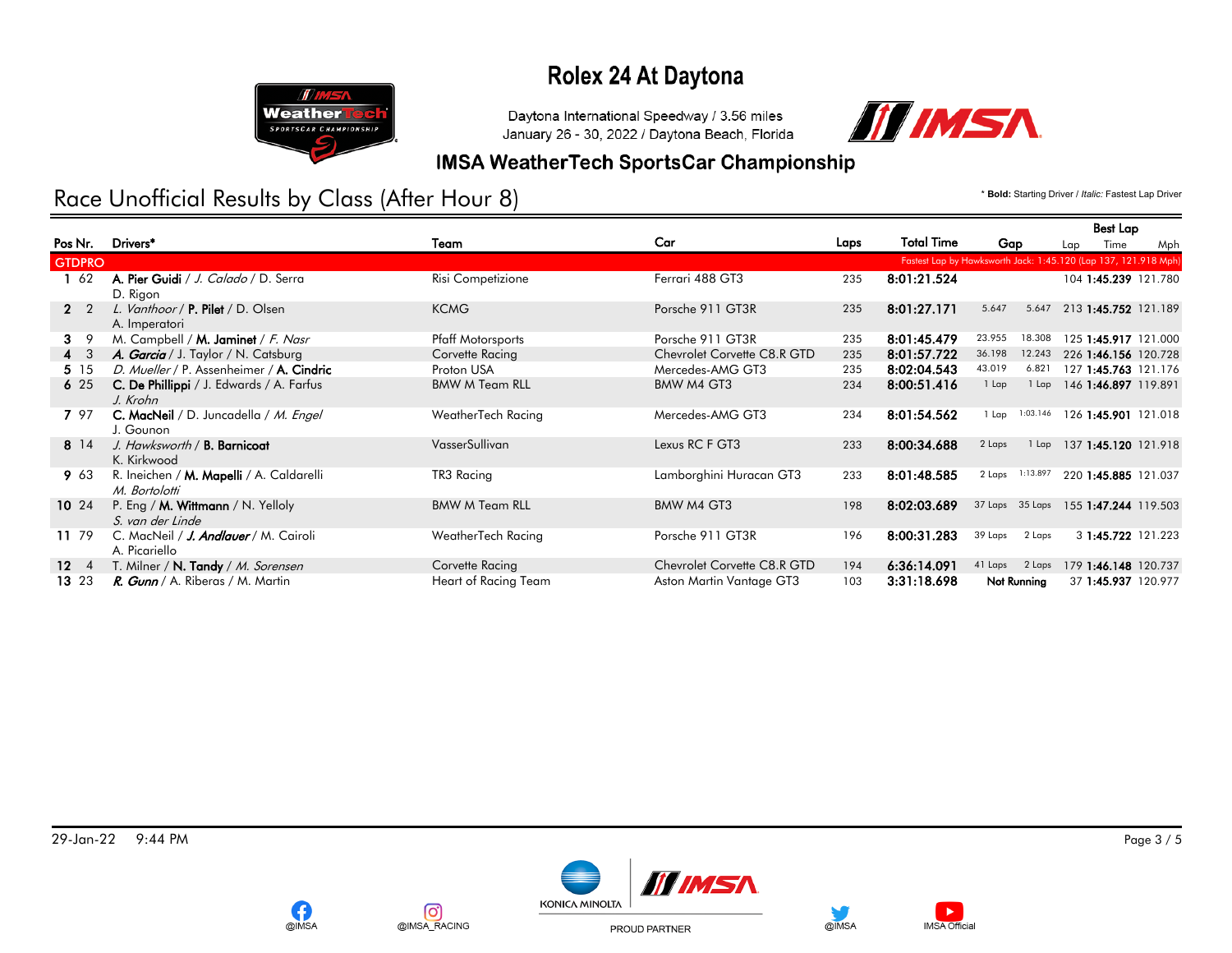

Daytona International Speedway / 3.56 miles January 26 - 30, 2022 / Daytona Beach, Florida



#### **IMSA WeatherTech SportsCar Championship**

## Race Unofficial Results by Class (After Hour 8) **And Access 2012 12 and Access Capital** Crastest Lap Driver / *Italic: Fastest Lap Driver*

|            |                                                             |                               |                          |      |                   |                    | <b>Best Lap</b>                                                |
|------------|-------------------------------------------------------------|-------------------------------|--------------------------|------|-------------------|--------------------|----------------------------------------------------------------|
| Pos Nr.    | Drivers*                                                    | Team                          | Car                      | Laps | <b>Total Time</b> | Gap                | Time<br>Lap<br>Mph                                             |
| <b>GTD</b> |                                                             |                               |                          |      |                   |                    | Fastest Lap by Nielsen Nicklas: 1:45.191 (Lap 139, 121.835 Mph |
| 1 57       | R. Ward / P. Ellis / M. Grenier / L. Auer                   | Winward Racing                | Mercedes-AMG GT3         | 234  | 8:01:58.209       |                    | 127 1:45.852 121.074                                           |
| 2 3 2      | M. Skeen / J. Davison / S. McAleer<br>S. Andrews            | Gilbert Korthoff Motorsports  | Mercedes-AMG GT3         | 234  | 8:02:00.406       | 2.197<br>2.197     | 120 1:45.996 120.910                                           |
| 3 16       | R. Hardwick / Z. Robichon / J. Heylen<br>R. Lietz           | Wright Motorsports            | Porsche 911 GT3R         | 233  | 8:00:26.127       | 1 Lap              | 1 Lap 163 1:45.536 121.437                                     |
| 4 2 1      | S. Mann / L. Perez Companc / N. Nielsen<br>T. Vilander      | AF CORSE                      | Ferrari 488 GT3          | 233  | 8:00:28.903       | 1 Lap              | 2.776 139 1:45.191 121.835                                     |
| 5 27       | R. De Angelis / <b>I. James</b> / D. Turner<br>T. Gamble    | Heart of Racing Team          | Aston Martin Vantage GT3 | 233  | 8:00:35.571       | 6.668<br>1 Lap     | 178 1:46.804 119.995                                           |
| 696        | R. Foley / B. Auberlen / M. Dinan<br>J. Klingmann           | Turner Motorsport             | BMW M4 GT3               | 233  | 8:00:45.321       | 1 Lap<br>9.750     | 139 1:47.073 119.694                                           |
| 7 66       | K. Simpson / T. Bechtolsheimer<br>M. Miller / M. Farnbacher | <b>Gradient Racing</b>        | Acura NSX GT3            | 233  | 8:01:09.369       | 24.048<br>1 Lap    | 82 1:45.902 121.017                                            |
| 8 70       | B. Iribe / F. Schandorff / O. Millroy<br>J. Pepper          | inception racing              | McLaren 720S GT3         | 233  | 8:01:58.323       | 48.954<br>1 Lap    | 124 1:45.696 121.253                                           |
| 9 42       | D. Yount / B. Hites / J. Conwright<br>M. Palttala           | NTE/SSR                       | Lamborghini Huracan GT3  | 231  | 8:01:04.474       | 3 Laps<br>2 Laps   | 177 1:46.711 120.100                                           |
| 10 19      | B. Sweedler / J. Megrue / G. Altoe<br>J. Segal              | TR3 Racing                    | Lamborghini Huracan GT3  | 231  | 8:01:11.637       | 3 Laps<br>7.163    | 182 1:45.598 121.366                                           |
| 11 44      | J. Potter / A. Lally / S. Pumpelly<br>J. Adam               | Magnus Racing                 | Aston Martin Vantage GT3 | 230  | 8:00:18.671       | 4 Laps<br>1 Lap    | 137 1:46.437 120.409                                           |
| 12, 71     | M. Goikhberg / F. Perera / M. Llarena<br>M. Paul            | T3 Motorsport North America   | Lamborghini Huracan GT3  | 228  | 7:59:06.932       | 6 Laps             | 2 Laps 211 1:46.396 120.455                                    |
| 13 64      | T. Giovanis / H. Plumb / M. Plumb<br>O. Trinkler            | <b>TeamTGM</b>                | Porsche 911 GT3R         | 226  | 8:00:52.283       | 8 Laps<br>2 Laps   | 119 1:46.031 120.870                                           |
| 14 39      | R. Megennis / C. Lewis / S. Mitchell<br>J. Westphal         | CarBahn with Peregrine Racing | Lamborghini Huracan GT3  | 214  | 8:00:42.702       | 20 Laps<br>12 Laps | 123 1:45.624 121.336                                           |
| 15 59      | L. Bergstein / J. Miller / P. Gallagher<br>P. Holton        | <b>Crucial Motorsports</b>    | McLaren 720S GT3         | 211  | 8:00:19.651       | 23 Laps            | 3 Laps 193 1:45.732 121.212                                    |
| 16 99      | R. Ferriol / K. Legge / S. Wilson<br>N. Boulle              | <b>Team Hardpoint</b>         | Porsche 911 GT3R         | 197  | 8:00:58.011       | 37 Laps 14 Laps    | 124 1:46.331 120.529                                           |
| 17 98      | P. Dalla Lana / D. Pittard / C. Eastwood<br>N. Thiim        | Northwest AMR                 | Aston Martin Vantage GT3 | 193  | 8:00:47.755       | 41 Laps<br>4 Laps  | 3 1:46.591 120.235                                             |
| 18 28      | M. de Quesada / D. Morad / L. Lundqvist<br>M. Goetz         | Alegra Motorsports            | Mercedes-AMG GT3         | 181  | 6:40:17.199       | Not Running        | 64 1:46.096 120.796                                            |

29-Jan-22 9:44 PM Page 4 / 5







PROUD PARTNER